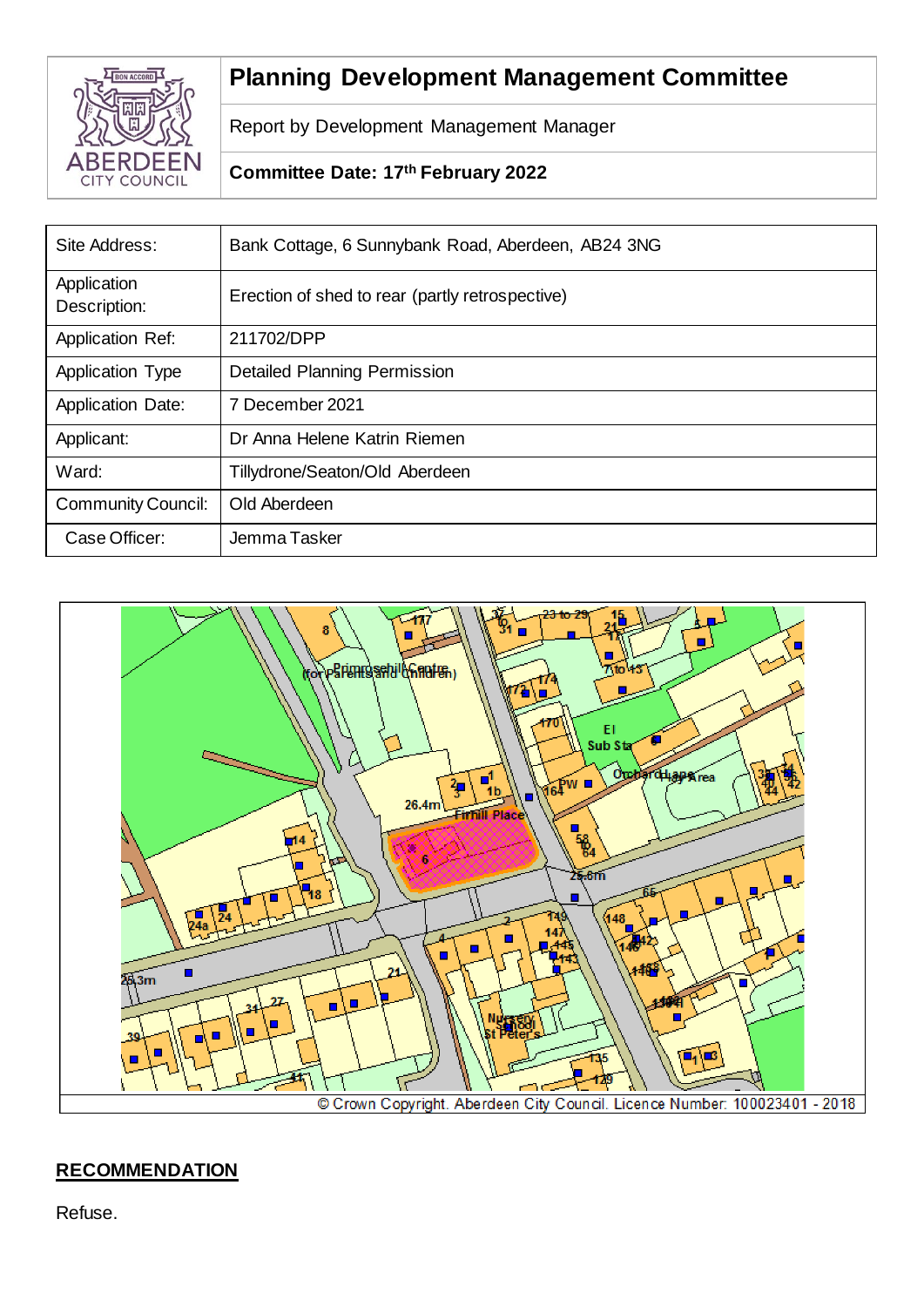# **APPLICATION BACKGROUND**

#### **Site Description**

The application site relates to a historic, detached, single storey dwellinghouse and its associated front and rear curtilage, located on the corner of Sunnybank Road and Spital, Old Aberdeen. The dwelling is accessed via an access road to the north of the main Sunnybank Road thoroughfare, which serves a small number of dwellings and the Old Aberdeen Medical Practice. The dwelling has a west facing principal elevation fronting this road; Sunnybank Road bounds the site to the south; Spital bounds the site to the east; and to the north lies Firnhill Place. The rear curtilage, to which this application relates, spans an area of approximately 505sqm and slopes down from the rear elevation of the property towards both Spital and Sunnybank Road. The curtilage is bound by a low-rise boundary wall and shrubs along the southern boundary and due to level changes, this wall rises along the eastern boundary of the site to approximately 1.8m in height. The site is located within the Old Aberdeen Conservation Area.

# **Relevant Planning History**

No relevant planning history.

#### **APPLICATION DESCRIPTION**

#### **Description of Proposal**

Detailed Planning Permission is sought part retrospectively for the erection of a shed to the rear (east) of the dwellinghouse.

The outbuilding is located in the south-east corner of the site, approximately 2.4m and 2.3m from the eastern and southern boundaries, respectively. It measures approximately 2.5m x 2.8m and has a pitched roof with an eaves height of c.1.7m and a maximum ridge height of 4.1m. A single entrance door with windows above and to the side are located on the west elevation, and two 0.6m wide windows are located on the east elevation. Finishing materials include timber cladding and a sedum roof.

As this application is partially retrospective – although it is noted that works are substantially completed – some parts of the proposal have not yet been carried out, including the installation of the sedum roof.

#### **Amendments**

None.

# **Supporting Documents**

All drawings and supporting documents listed below can be viewed on the Council's website at: [https://publicaccess.aberdeencity.gov.uk/online](https://publicaccess.aberdeencity.gov.uk/online-applications/applicationDetails.do?activeTab=documents&keyVal=R3C1CABZIEE00)[applications/applicationDetails.do?activeTab=documents&keyVal=R3C1CABZIEE00](https://publicaccess.aberdeencity.gov.uk/online-applications/applicationDetails.do?activeTab=documents&keyVal=R3C1CABZIEE00)

Design Statement by All Design (Scotland Limited) (November, 2021) – provides details of the existing dwelling, the site and the proposed structure.

Supporting Statement by Aurora Planning (February, 2022) – assess the application against permitted development criteria, details the environmental benefits of the outbuilding and suggests that once fully completed, the sedum roof and planting will soften the appearance of the structure.

# **Reason for Referral to Committee**

The application has been referred to the Planning Development Management Committee because more than 5 timeous objections from the public and an objection from the Old Aberdeen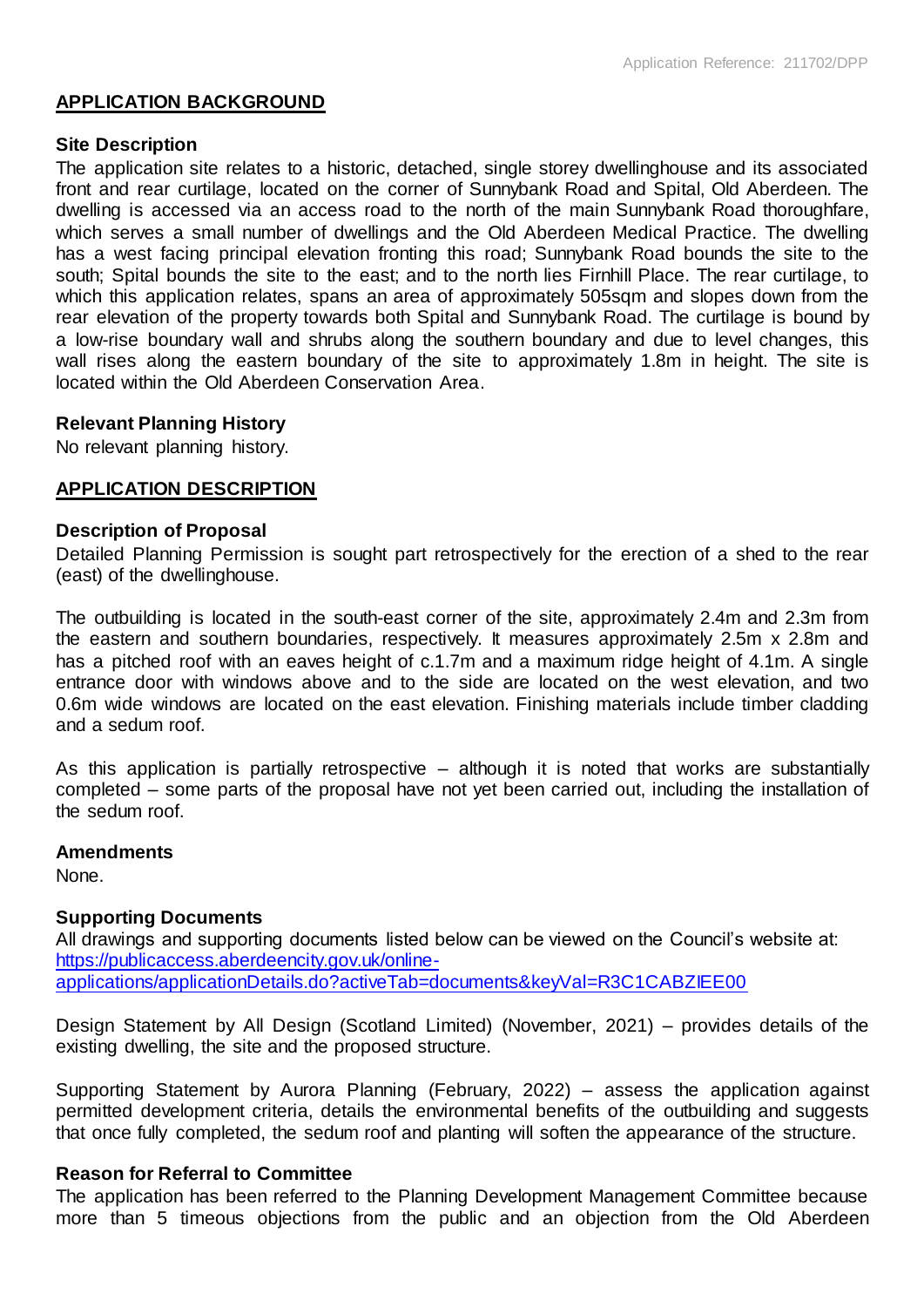Community Council have been received and thus, the application falls out with the Council's Scheme of Delegation.

# **CONSULTATIONS**

**Old Aberdeen Community Council –** Object to the application for the following reasons:

- 1. The shed is highly visible and out-of-keeping with its immediate vicinity.
- 2. The development does not achieve an appropriate standard of design for the location.
- 3. Development in this location may be both detrimental to the character of this area and disruptive to key views in the larger Conservation Area.
- 4. Steeply pitched roof is not a typical installation for Old Aberdeen and there are concerns regarding the sustainability of the sedum. This should be clearly presented, including technical details.

# **REPRESENTATIONS**

10 representations have been received, 2 in support and 8 objecting to the development. The matters raised can be summarised as follows:

#### **Support**

- 1. Proportionate and pleasing enhancement to the property.
- 2. It is simple and well-designed and fits in well with the older style of the surrounding locale.
- 3. Because it is wooden it will look traditional and not out of place.

#### **Objection**

- 1. Privacy concerns as the large windows look directly into the windows of neighbouring properties.
- 2. The design is not in keeping with the granite buildings and cobbled streets of the Old Aberdeen area.
- 3. The structure is unacceptable in the prominent position it has been constructed on and is found to be very dominant.
- 4. Other applications for sheds have been refused in the surrounding area due to their visibility and impact on the Conservation Area.
- 5. Concerns regarding the fact that is going to be used for the nesting of birds and roosting of bats.
- 6. Photo No 2 indicating the position of the new shed is incorrect it places the Alpine Chalet closer to the house and amongst trees when in fact it is located at the furthest distance from the house.

# **MATERIAL CONSIDERATIONS**

#### **Legislative Requirements**

Sections 25 and 37(2) of the Town and Country Planning (Scotland) Act 1997 require that where, in making any determination under the planning acts, regard is to be had to the provisions of the Development Plan and that determination shall be made in accordance with the plan, so far as material to the application unless material considerations indicate otherwise.

Section 64 of the Planning (Listed Buildings and Conservation Areas) (Scotland) Act 1997 places a duty on planning authorities to preserve and enhance the character or appearance of conservation areas.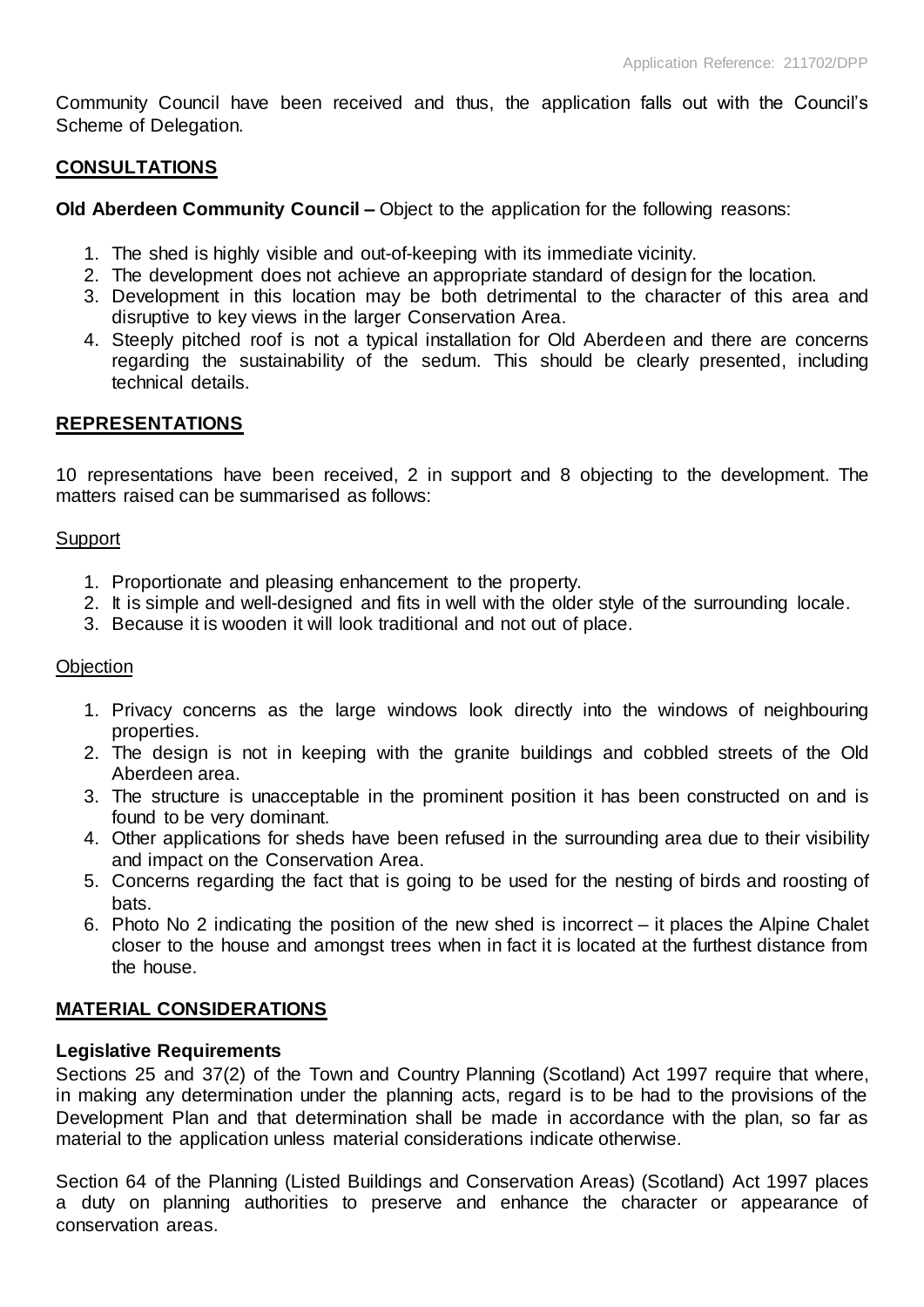# **National Planning Policy and Guidance**

Scottish Planning Policy (SPP) Historic Environment Policy for Scotland (HEPS)

## **Development Plan**

#### Strategic Development Plan

The current Strategic Development Plan for Aberdeen City and Shire was approved by Scottish Ministers in September 2020 and forms the strategic component of the Development Plan. No issues of strategic or cross boundary significance have been identified.

### Aberdeen Local Development Plan 2017 (ALDP)

Section 16 (1)(a)(ii) of the Town and Country Planning (Scotland) Act 1997 requires that, where there is a current local development plan, a proposed local development plan must be submitted to Scottish Ministers within 5 years after the date on which the current plan was approved. From 21 January 2022, the extant local development plan will be beyond this 5-year period. The Proposed Aberdeen Local Development Plan 2020 has been submitted to the Planning & Environmental Appeals Division at the Scottish Government in July 2021. The formal examination in public of the Proposed Local Development Plan 2020 has commenced with reporters appointed. Material consideration will be given to the Proposed Local Development Plan 2020, in the context of the progress of its examination, in the assessment of planning applications.

Given the extant local development plan is beyond its five-year review period consideration, where relevant, should be given to paragraph 33 of the Scottish Planning Policy (2014) which states: "Where relevant policies in a development plan are out-of-date or the plan does not contain policies relevant to the proposal, then the presumption in favour of development that contributes to sustainable development will be a significant material consideration.

The following policies are relevant – Policy CF1 – Existing Community Sites and Facilities Policy D1 – Quality Placemaking by Design Policy D4 – Historic Environment

#### **Supplementary Guidance (SG)**

The Householder Development Guide (HDG)

# **Proposed Aberdeen Local Development Plan 2020**

The Proposed Aberdeen Local Development Plan (Proposed ALDP) was approved at the Council meeting of 2 March 2020. A period of representation in public was undertaken from May to August 2020 and the Proposed ALDP has since been submitted to the Scottish Government Planning and Environmental Appeals Division for Examination in Public. The Proposed ALDP constitutes the Council's settled view as to what the final content of the next adopted ALDP should be and is now a material consideration in the determination of planning applications. The Aberdeen Local Development Plan 2017 will continue to be the primary document against which applications are considered. The exact weight to be given to matters contained in the Proposed ALDP (including individual policies) in relation to specific applications will depend on whether –

- such matters have or have not received representations as a result of the period of representations in public for the Proposed ALDP;
- the level of representations received in relation to relevant components of the Proposed ALDP and their relevance of these matters to the application under consideration.

The foregoing can only be assessed on a case-by-case basis. Policies of relevance include: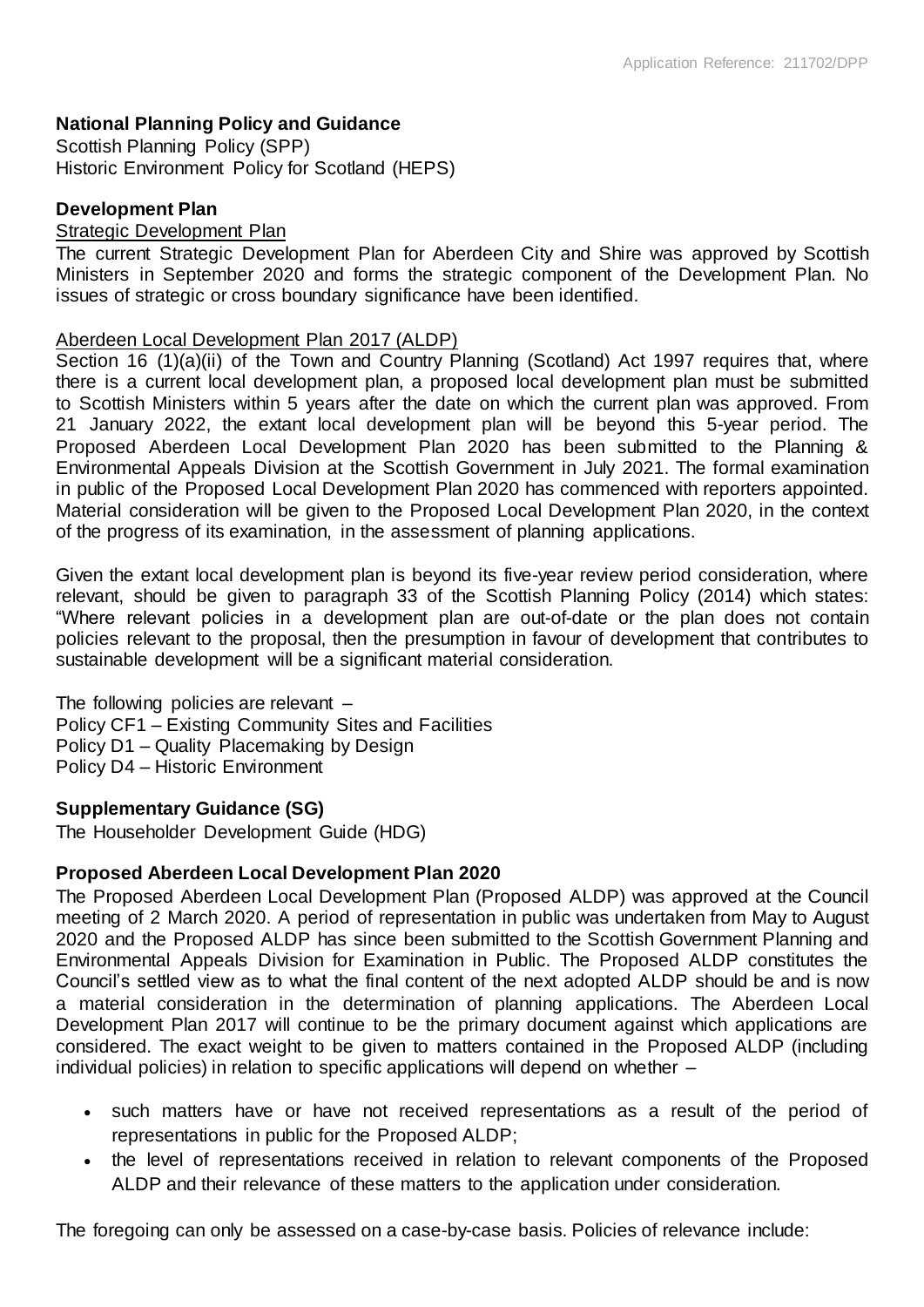Policy CF1 – Existing Community Sites and Facilities Policy D1 – Quality Placemaking Policy D2 – Amenity Policy D6 – Historic Environment

#### **Other Material Considerations**

Old Aberdeen Conservation Area Character Appraisal and Management Plan (December, 2015) Managing Change in the Historic Environment: Setting

#### **EVALUATION**

#### **Principle of Development**

The application site lies within an area on the ALDP Proposals Map covered by Policy CF1 (Existing Community Sites and Facilities), by virtue of its proximity to the University of Aberdeen campus which lies to the north. Policy CF1 is more specifically applicable to existing community sites or facilities such as those used for healthcare, education or other community uses, and it is not particularly relevant to residential properties, such as the application site. Nevertheless, the policy does note that:

*'Where a CF1 area contains uses other than that for which the area has been designated and these uses make a positive contribution to the character and community identity of the area, any proposals for development or changes of use, whether or not for the community use recognised in the designation, will be opposed if a likely result would be significant erosion of the character of the area or the vitality of the local community.'*

The proposed development relates to the curtilage of a residential property, situated within the historic setting of the Old Aberdeen Conservation Area. As such, in order to ensure compliance with Policy CF1, it is necessary to assess the impact of the proposed works on the character of the area and specifically the Householder Development Guide (HDG).

# **Scale and Design**

The Design Statement submitted with the application states the proposed shed has been designed to provide an inside working area, specifically for holding garden utensils and carrying out potting. It is also stated that it has been designed to provide shelter for local wildlife and to accommodate climbing plants.

The Supporting Statement (by Aurora Planning) submitted by the applicant seeks to justify the proposal on the basis that, if it was 10cm lower than proposed, it would be permitted development under Class 3A of the Town and Country Planning (General Permitted Development) (Scotland) Order 1992, as amended. However, the assessment provided within the Supporting Statement has failed to take account of the structure's location. Criteria set out under Class 3A states that development is not permitted by this Class if *'any part of the development would be forward of a wall forming part of the principal elevation or side elevation where that elevation fronts a road'.* In this case, the structure is located wholly forward of the side (south) elevation which fronts Sunnybank Road and thus could not be permitted development, even if the height is lowered by 10cm. Notwithstanding, the proposal submitted for planning permission is not permitted development and thus the Planning Authority is entitled, indeed required, to consider the design merits of the proposal, the impacts on amenity and the impact on the character of the Conservation Area.

The Supporting Statement also refers to Court of Appeal judgement of *Mansell v Tonbridge & Malling BC*, in relation to what is termed the "fallback position" being a material consideration. The fallback position in this case, according to the applicant's Planning Consultant, being that a lower shed could be erected under permitted development rights. However, and importantly, as noted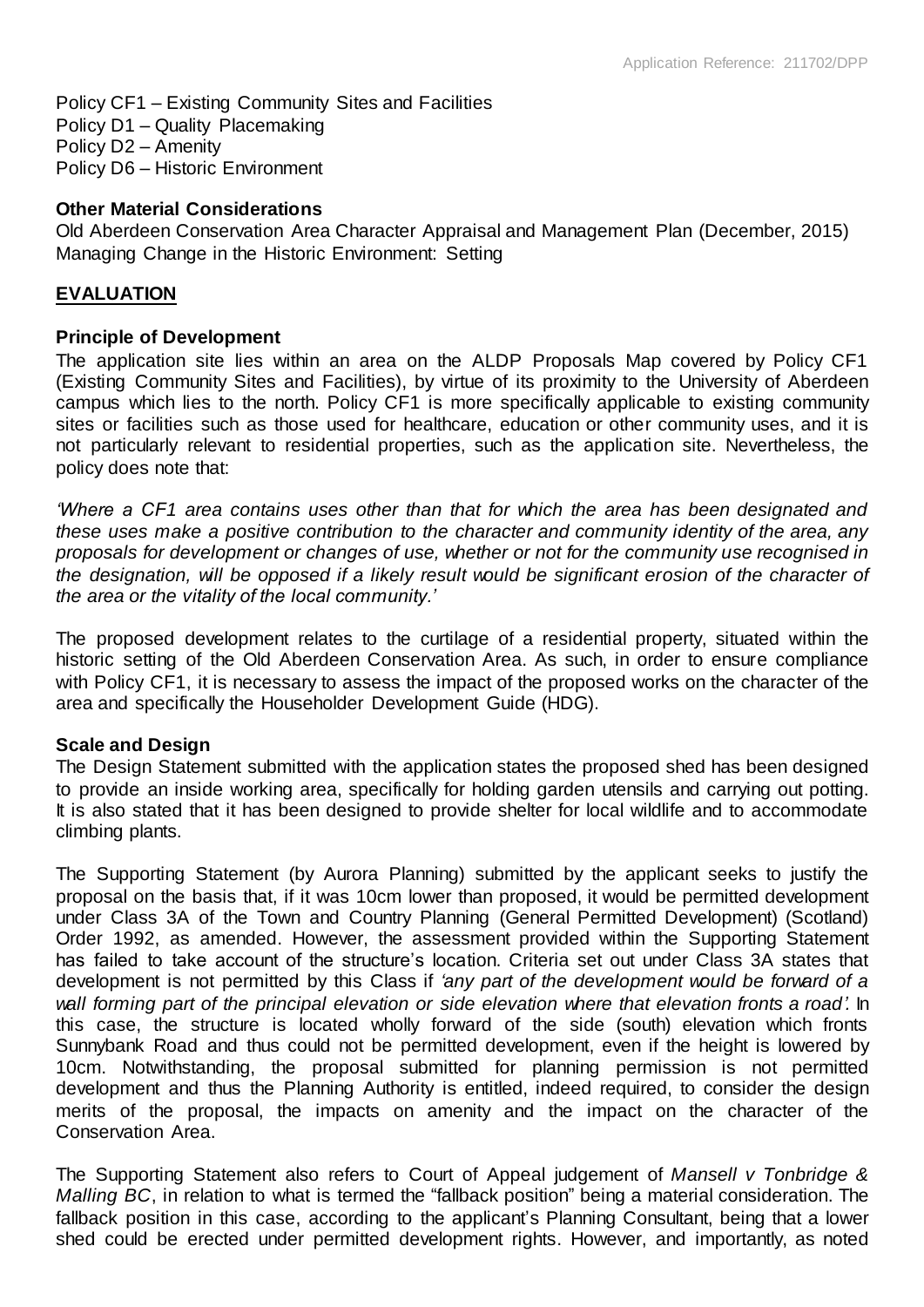above, a reduction in height of the shed would not result in it being permitted development. Although Court of Appeal case relates to an entirely different type of proposal, it is acknowledged that the fallback position is, or can be, a material consideration. However, the weight to be attached to it as a material consideration is a judgement for the Planning Authority. In this case, as noted above, a shed of any size could not the erected on the site in the same position as the proposed shed as permitted development. Any such shed could not project forward of the side wall of the house and thus would have to be set much further into the site and thus further away from the Sunnybank Road boundary. Such a location would likely be among, or at least close to, the trees in that part of the garden, trees that are protected by virtue of being within a Conservation Area. It is unclear whether such a shed could be constructed in a location without interfering with the trees. For this reason, it is considered that little weight, if any, can be given to the fallback position and it cannot be used to provide justification for the development which otherwise fails to comply with policy and guidance and which would be harmful to the character and visual amenity of the Old Aberdeen Conservation Area.

Moving forward, in terms of the HDG, it is considered that the scale of the proposed shed, when viewed in isolation, would be appropriate in terms of the existing dwellinghouse and plot size and would not result in overdevelopment, given that the shed would occupy a footprint of some 7sqm within the curtilage, which extends to an area of some 505sqm, and would therefore remain within the 50% of development allowed in terms of the HDG.

However, under Policy CF1 (Existing Community Sites and Facilities), there is a fundamental requirement that development should not adversely affect the character of an area, and in terms of the basic principles of the HDG, due consideration is required to be given to the scale, context and siting of development. In the context of this application site, which lies within the Old Aberdeen Conservation Area, such consideration is clearly of particular relevance.

The HDG outlines specific criteria to be addressed when considering outbuildings, which would include this type of development, and in this respect there is further emphasis that such development should not have a negative impact on the character of the surrounding area, and a clear statement within the HDG which states that '*where highly visible and especially in conservation areas, detached garages should be of a scale and design that respects the prevalent context of the surrounding area'*. Although the HDG refers to detached garages here, it is nevertheless pertinent to all outbuildings and thus, this application.

In assessing the proposal against Policy D1 (Quality Placemaking by Design) of the ALDP, while this policy recognises that not all development will be of a scale that makes a significant placemaking impact, it recognises that good design and detail adds to the attractiveness of the built environment. Furthermore, under Policy D1, the design of the proposed development is considered within the context of the site and surrounding area, with factors such as siting, scale, massing, materials, design detail, proportions and the established pattern of development all deemed to be relevant in assessing its contribution and impact.

Taking all of the above into account it is considered that the proposal has failed to address the context of the site and its surrounding area. The shed would occupy a prominent location within this residential curtilage, on an open corner with limited screening. In terms of design, the proposal is deemed inappropriate, the 'Alpine chalet' inspiration – which, in turn, has created a large, wooden structure with an extremely steep roof – has not taken any cue from the original architectural design of the existing dwellinghouse or those in the surrounding area. Due to this steep pitch, with a maximum height of 4.1m on the east elevation, fronting Spital, the shed would be significant in terms of height, which is further exacerbated due to level changes between the application site and street level, heightening the shed's dominance within the streetscene. Although timber is generally considered an acceptable building material for outbuildings such as this, this would be more applicable in rear gardens that are minorly visible from a public viewpoint.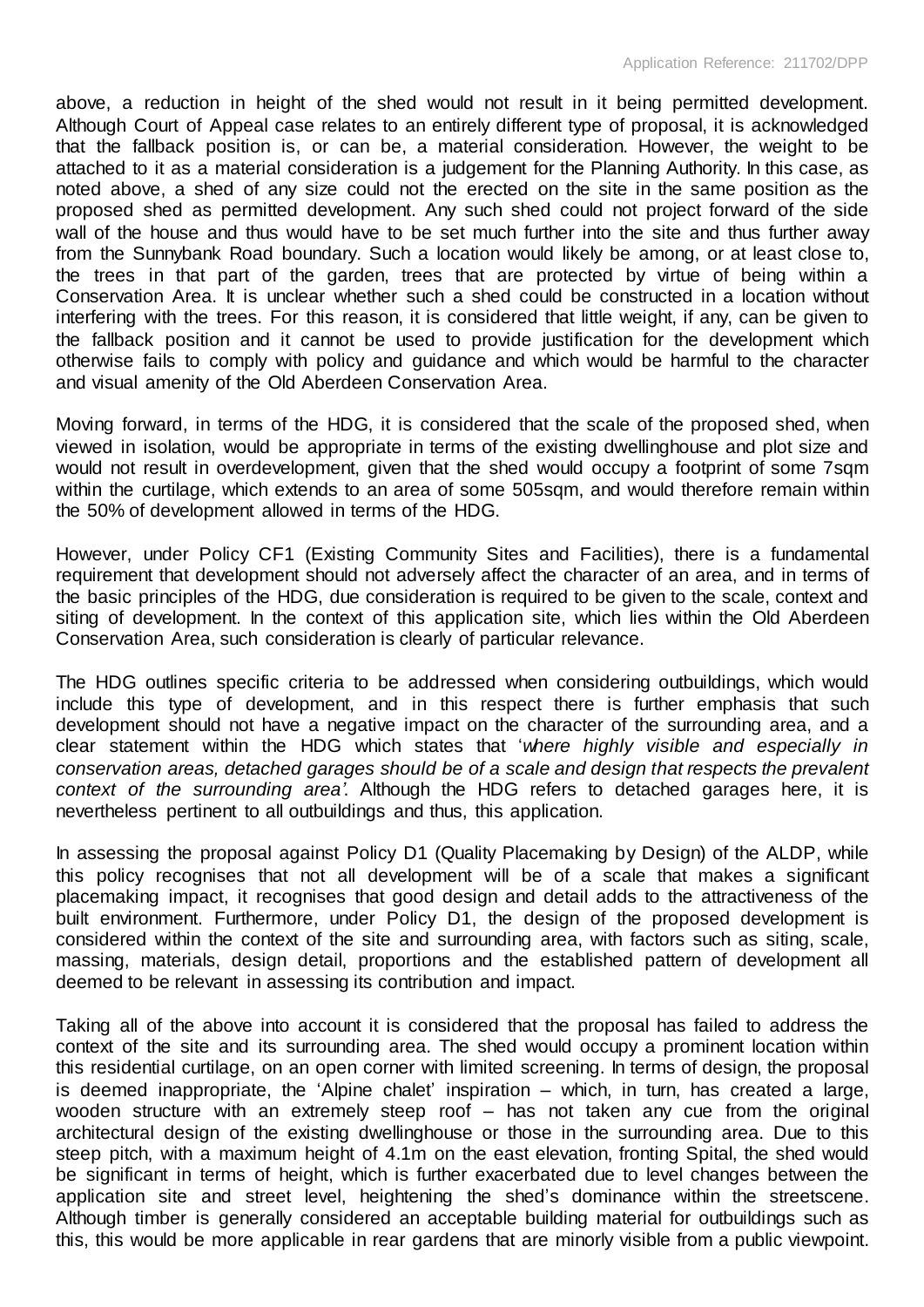Due to the shed's siting and scale, the use of materials in this instance are not suitable for their context and fail to complement the existing building and surrounding area. The siting, form, height and overall quality of the shed fails to take account of its location, thereby having a negative impact on the character of the area and adversely affecting the built environment.

As such, the proposal would fail to address the expectations of the Supplementary Guidance: 'The Householder Development Guide' and would be contrary to the requirements of Policies CF1 (Existing Community Sites and Facilities) and D1 (Quality Placemaking by Design) of the ALDP.

#### **Impact on the Historic Environment**

The application site lies within the Old Aberdeen Conservation Area. Scottish Planning Policy (SPP) states that *'proposals for development within conservation areas and proposals outwith which will impact on its appearance, character or setting, should preserve or enhance the character and appearance of the conservation area. Proposals that do not harm the character or appearance of the conservation area should be treated as preserving its character or appearance'*. Historic Environment Policy for Scotland (HEPS) meanwhile outlines the importance of fully understanding the impact of decisions, with full consideration given to the level of impact of proposals on the historic environment, with negative impact avoided where possible. Policy D4 (Historic Environment) of the ALDP states that *'high quality design that respects the character, appearance and setting of the historic environment and protects the special architectural or historic interest of its listed buildings and conservation areas will be supported'.* Lastly, HES's 'Managing Change in the Historic Environment: Setting' document sets out that *'setting often extends beyond the property boundary or 'curtilage' of an individual historic asset into a broader landscape context'* and that *'finalised development proposals should seek to avoid or mitigate detrimental impacts on the settings of historic assets'*.

As discussed, the shed is sited in a highly prominent location and thus, is clearly visible from within the Conservation Area. The immediate surrounding area is charactered by traditional properties and previously, this corner of the site was undeveloped and unoffensive. However, as mentioned above, due to the siting of the shed in the south-eastern corner of the site and the limited screening available, the proposal results in an obtrusive structure in a highly visible location. The structure is of an incompatible design – by virtue of its roof pitch, materials and overall quality – which is not reflective of the original dwellinghouse or the surrounding area. Thus, the structure has little regard for its setting and is completely at odds with the prevailing character of the surrounding area. It would erode the character of the Conservation Area by introducing a visually disruptive feature to the streetscape, at odds with the character and appearance of the surrounding area and altering the existing balance and character of this part of the Conservation Area, to its detriment.

For the reasons stated above, it is considered that the proposed development would have an adverse impact on the character and appearance of the Old Aberdeen Conservation Area, and as such the proposal would be contrary to Policy D4 (Historic Environment) of the ALDP, and would fail to address the aims of SPP, HEPS and Managing Change in the Historic Environment: Setting.

#### **Impact on Residential Amenity**

No development should result in a situation where amenity is "borrowed" from a neighbouring property or there is an impingement on the amenity enjoyed by others. Due to the location of the shed in relation to neighbouring properties, it is considered the proposal would not result in any adverse impact on neighbouring properties in terms of daylight receipt or overshadowing. In terms of privacy, the shed would contain glazing on both the east and west elevations. It is considered the glazing on the west elevation, facing the dwelling, is minimal and causes limited privacy concerns. In terms of the glazing on the east elevation, this would be located some 11m from the properties opposite (58-64 Orchard Street). Although it is recognised that the non-habitable nature of a garden shed would ordinarily provide limited privacy concerns, given the structure sits in an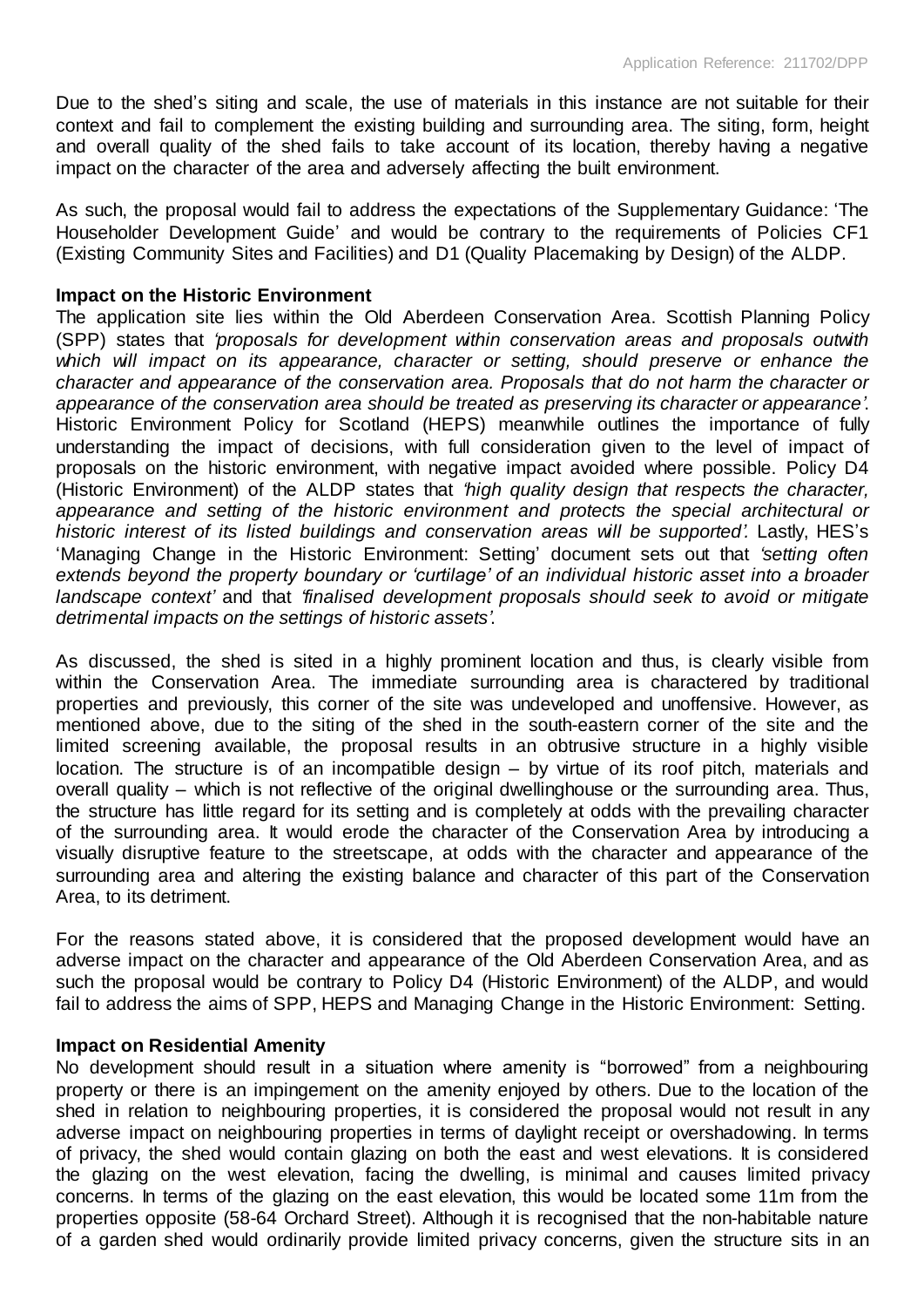elevated position, the glazing would likely provide opportunities to directly overlook the aforementioned neighbouring properties at first floor level, and it is considered there would be an infringement on the privacy currently afforded to these properties.

In terms of the applicant's claim that the structure would encourage wildlife and biodiversity, specifically the encouragement of birds and bats, due to the relatively small, domestic scale of the structure, it is not considered that this would cause any undue harm to the amenity of neighbouring properties.

Overall, due to privacy concerns, the proposal would be contrary to the guidance contained within the HDG.

# **Environmental Considerations**

As noted above, the applicant claims the structure would encourage wildlife. The potential environmental benefits within this proposal are noted and are generally welcomed. However, policy currently focuses on existing heritage assets and their protection and enhancement, and does not currently require individual development to provide environmental or biodiversity benefits. Thus, only limited weight can be attributed to this issue. This consideration does not outweigh the statutory duty on the Planning Authority to preserve and enhance the character and appearance of the Conservation Area.

# **Matters Raised by the Community Council**

- *1. The shed is highly visible and out-of-keeping with its immediate vicinity.*  The shed's location has been discussed in the foregoing evaluation: 'Scale and Design'.
- *2. The development does not achieve an appropriate standard of design for the location.* The design of the shed has been discussed in the foregoing evaluation: 'Scale and Design'.
- *3. Development in this location may be both detrimental to the character of this area and disruptive to key views in the larger conservation area.* The impact on the Old Aberdeen Conservation Area has been discussed in the foregoing evaluation: 'Impact on the Historic Environment'.
- *4. Steeply pitched roof is not a typical installation for Old Aberdeen and there are concerns regarding the sustainability of the sedum. This should be clearly presented, including technical details.*

No details have been provided regarding this – it has not been demonstrated that a sedum roof can or cannot be used on such a steep roof pitch. Should members be minded to approve the application, it is recommended that a condition is attached regarding the provision of details of the proposed sedum roof and technical details of how it would be installed.

#### **Matters Raised in Letters of Representation**

- *1. Privacy concerns as the large windows look directly into the windows of neighbouring properties.* Impact on neighbouring privacy has been addressed in the foregoing evaluation: 'Impact on Residential Amenity'.
- *2. The design is not in keeping with the granite buildings and cobbled streets of the Old Aberdeen area.*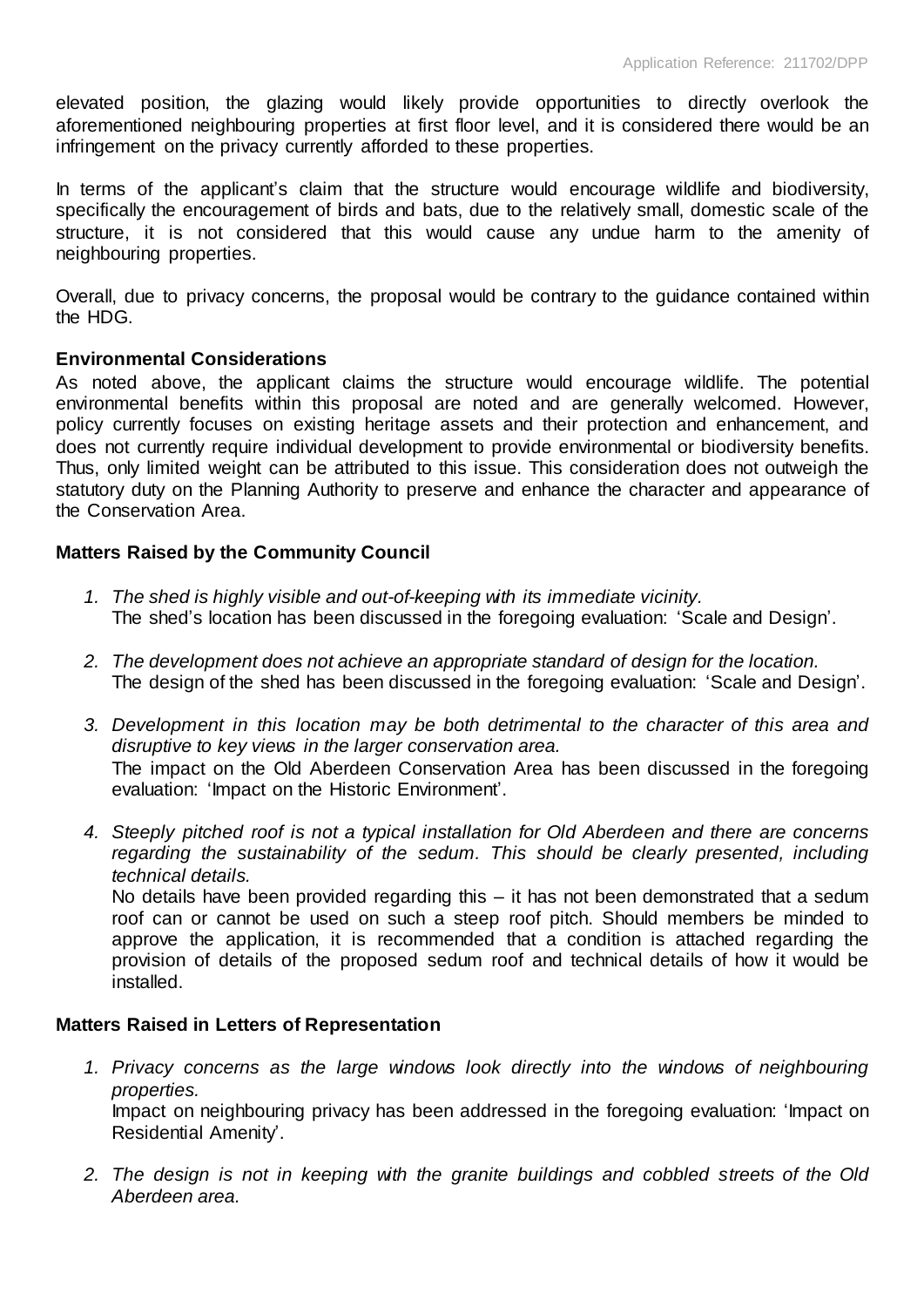The design of the outbuilding and its compatibility with the surrounding area has been addressed in the foregoing evaluations: 'Scale and Design' and 'Impact on the Historic Environment'.

*3. The structure is unacceptable in the prominent position it has been constructed on and is found to be very dominant.*  This has been addressed in the foregoing evaluations: 'Scale and Design' and 'Impact on

the Historic Environment'.

- *4. Other applications for sheds have been refused in the surrounding area due to their visibility and impact on the conservation area.* Every application is assessed on its own merits. Nevertheless, this application has been assessed in terms of its location and impact on the Conservation Area.
- *5. Concerns regarding the fact that is going to be used for the nesting of birds and roosting of bats.*

Within the Design Statement submitted as part of this application, it is stated that the structure is for holding garden utensils and carrying out potting, as well as providing opportunities for birds and bats. Given the domestic scale of the structure, there are limited concerns regarding the impact this would have on the amenity of neighbouring properties.

*6. Photo No 2 indicating the position of the new shed is incorrect – it places the Alpine Chalet closer to the house and amongst trees when in fact it is located at the furthest distance from the house.* 

It is noted the pictures provided within the Design Statement are not entirely clear. However, a site visit has been undertaken as part of this application and it is noted the details provided within the Site Plan and other drawings are accurate.

#### **Proposed Aberdeen Local Development Plan 2020**

In relation to this particular application, the Policies CF1, D1, D2 and D6 in the proposed Aberdeen Local Development Plan 2020 substantively reiterate those in the adopted Local Development Plan 2017 and the proposal is not acceptable in terms of both Plans for the reasons previously given.

#### **Summary**

To conclude, although a minor addition to the rear garden ground in terms of footprint, the shed would result in an intrusive, dominant feature within this prominent location by virtue of its poor design, form and siting, to the detriment of the surrounding area.

For the reasons set out in the evaluation above, the proposal fails to preserve the character and appearance of the Old Aberdeen Conservation Area and is contrary to SPP; HEPS; Policies CF1 (Existing Community Sites and Facilities) and D1 (Quality Placemaking by Design) of the ALDP; and the associated Supplementary Guidance: 'The Householder Development Guide'.

The Planning Authority have concerns regarding the feasibility of installing a sedum roof on such a steep roofslope and no technical details have been provided regarding this. Therefore, should the Committee be minded to approve the application, it is recommended a condition is attached to the grant of consent requiring technical details of the roof to be submitted to the Planning Authority. Thereafter, the roof should be installed as per the agreed details, unless otherwise agreed in writing.

#### **RECOMMENDATION**

Refuse.